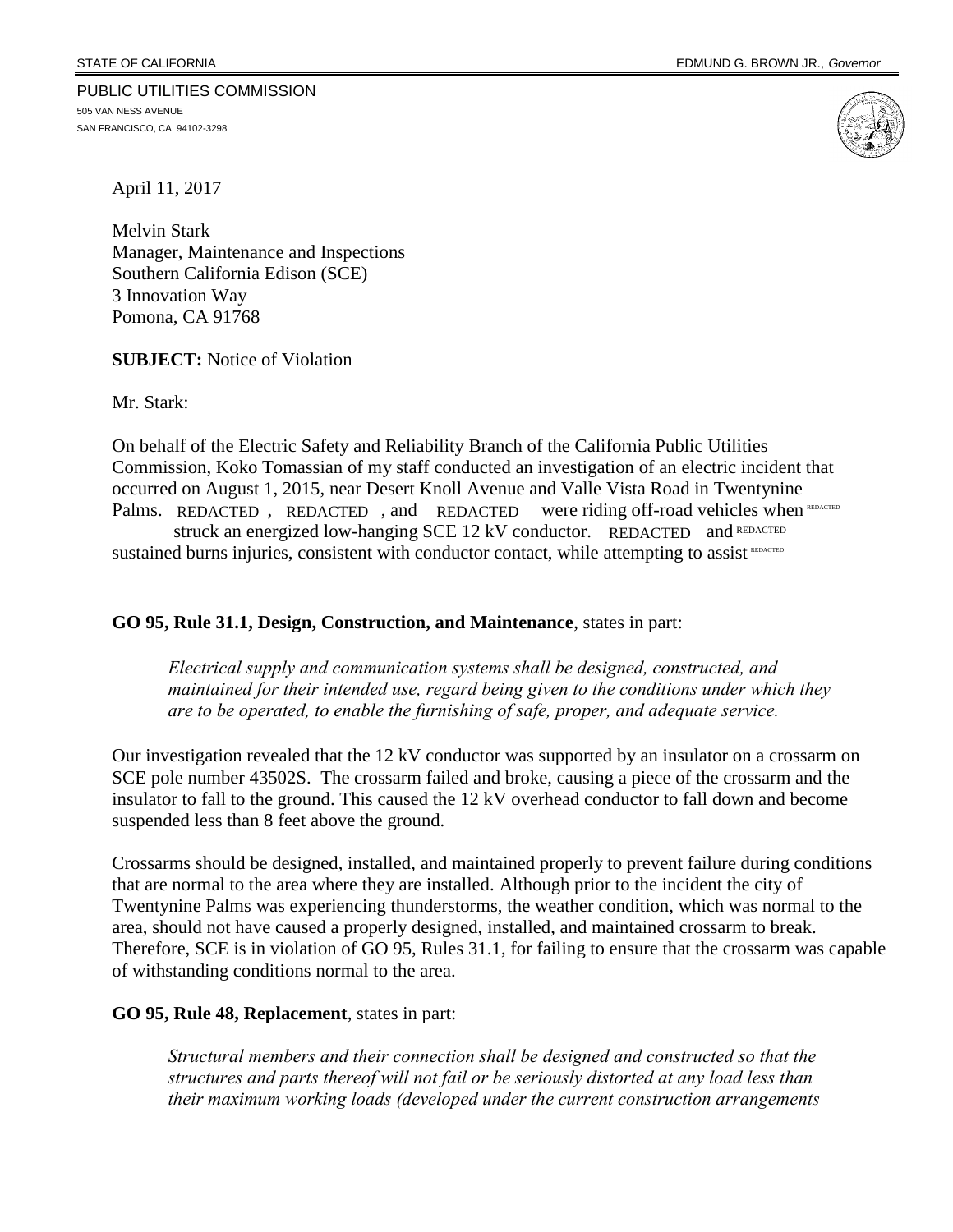*with loadings as specified in Rule 43) multiplied by the safety factors in Rule 44. Values used for the strength of material shall comply with the safety factors specified in Rule 44.*

Utilities should design, install, and construct crossarms so that they do not fail or become seriously distorted at any load less than their maximum working load multiplied by the safety factor in Rule 44. A safety factor of 1.33 (per GO 95, Rule 44) at a reference wind pressure of 13 lbf/ft<sup>2</sup> (per GO 95, Rule 43), corresponds to a wind speed of 82.2 mph. This implies that the crossarm should have been designed and maintained to withstand wind speeds up to 82.2 mph. In a letter dated February 24, 2016, SCE indicated that, per its consultant, wind gusts just prior to the incident reached approximately 70 mph. Data provided by the National Weather Service showed that the highest wind gusts at the time of the incident were 40 mph. Nonetheless, the crossarm failed at wind speed less than 82.2 mph. Therefore, SCE is in violation of GO 95, Rule 48, for failing to ensure that its crossarm did not fail or become seriously distorted at a load that was less than the maximum working load multiplied by the safety factor in Rule 44.

# **GO 95 Rule 37, Column E, Case 4, Minimum Clearances of Wires above Railroads, Thoroughfares, Buildings, Etc.**, states in part:

*Clearance between overhead conductors, guys, messengers or trolley span wires and tops of rails, surfaces of thoroughfares or other generally accessible areas across, along or above which any of the former pass; also clearances between conductors, guys, structures, or other objects, shall not be less than those set forth in Table 1, at a Temperature of 60°F and no wind…*

Above ground supply conductors of 750-22,500 volts should be installed along thoroughfares in rural districts or across other areas capable of being traversed by vehicles or agricultural equipment with a minimum above ground clearance of 25 feet. At the time of the incident, the 12 kV overhead conductor had an above ground clearance less than 8 feet. Therefore, SCE is in violation of GO 95, Rule 37, for failing to ensure that its 12 kV overhead conductor maintained at least a 25 foot above ground clearance along a thoroughfare capable of being traversed by vehicles.

## **GO 95, Rule 31.1, Design, Construction, and Maintenance**, states in part:

*Electrical supply and communication systems shall be designed, constructed, and maintained for their intended use, regard being given to the conditions under which they are to be operated, to enable the furnishing of safe, proper, and adequate service.*

## **GO 95, Rule 51.6-A, High Voltage Marking of Poles**, states in part:

*Poles which support line conductors of more than 750 volts shall be marked with high voltage signs. This marking shall consist of a single sign showing the words "HIGH VOLTAGE", or pair of signs showing the words "HIGH" and "VOLTAGE", not more than six (6) inches in height with letters not less than 3 inches in height. A pair of signs may be stacked to a height of no more than 12 inches. Such signs shall be of weather and corrosion–resisting material, solid or with letters cut out therefrom and clearly legible.*